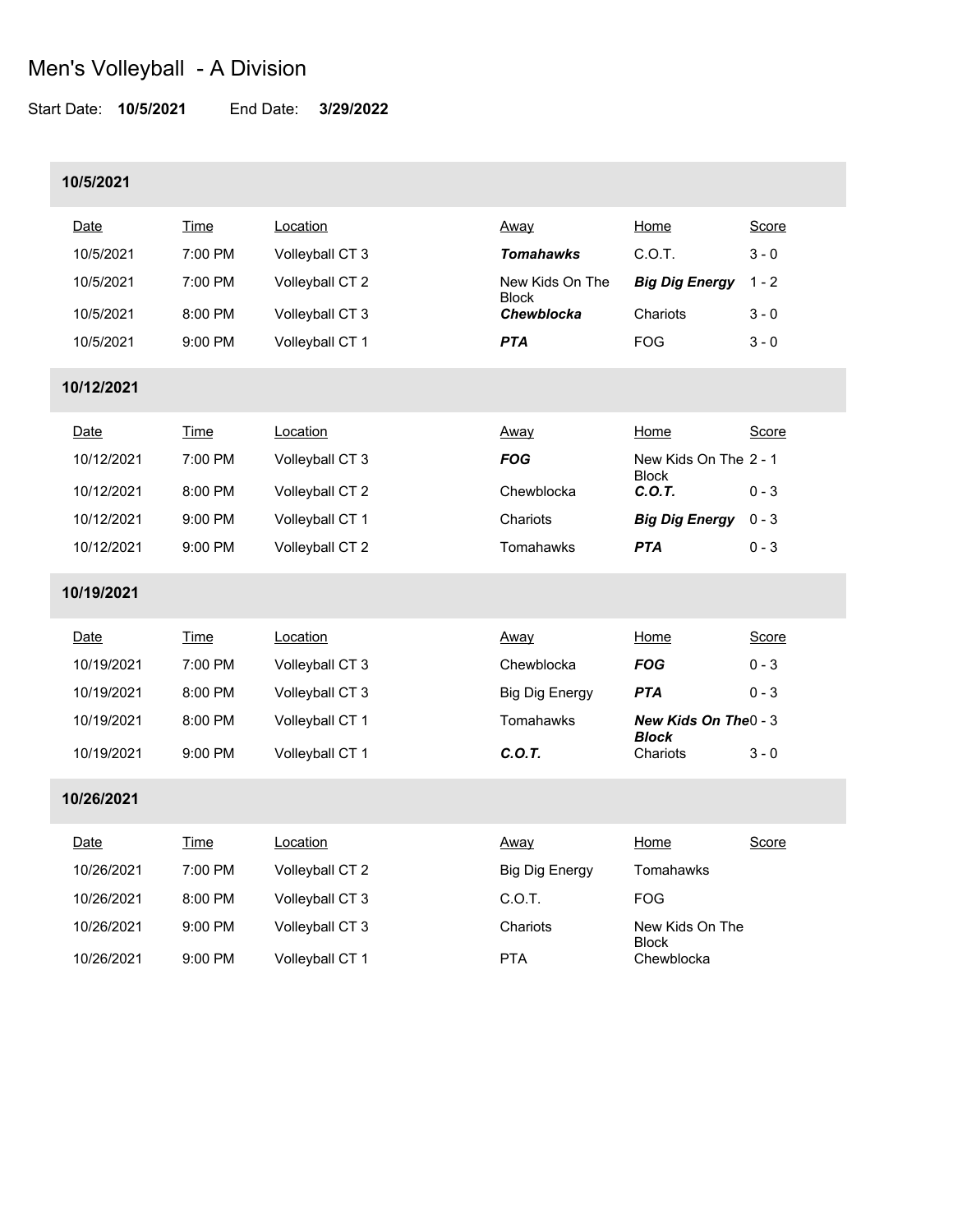#### Start Date: **10/5/2021** End Date: **3/29/2022**

## **11/9/2021**

| Date       | <b>Time</b> | Location        | Away                            | Home                       | Score |
|------------|-------------|-----------------|---------------------------------|----------------------------|-------|
| 11/9/2021  | 7:00 PM     | Volleyball CT 1 | C.O.T.                          | <b>Big Dig Energy</b>      |       |
| 11/9/2021  | 8:00 PM     | Volleyball CT 1 | Chewblocka                      | Tomahawks                  |       |
| 11/9/2021  | 8:00 PM     | Volleyball CT 2 | Chariots                        | <b>FOG</b>                 |       |
| 11/9/2021  | 9:00 PM     | Volleyball CT 3 | New Kids On The<br><b>Block</b> | <b>PTA</b>                 |       |
| 11/16/2021 |             |                 |                                 |                            |       |
| Date       | <b>Time</b> | Location        | <u>Away</u>                     | Home                       | Score |
| 11/16/2021 | 7:00 PM     | Volleyball CT 2 | <b>FOG</b>                      | <b>Big Dig Energy</b>      |       |
| 11/16/2021 | 8:00 PM     | Volleyball CT 2 | <b>PTA</b>                      | C.O.T.                     |       |
| 11/16/2021 | 9:00 PM     | Volleyball CT 3 | New Kids On The                 | Chewblocka                 |       |
| 11/16/2021 | 9:00 PM     | Volleyball CT 1 | <b>Block</b><br>Tomahawks       | Chariots                   |       |
| 11/30/2021 |             |                 |                                 |                            |       |
| Date       | Time        | Location        | Away                            | Home                       | Score |
| 11/30/2021 | 7:00 PM     | Volleyball CT 1 | Chariots                        | Chewblocka                 |       |
| 11/30/2021 | 7:00 PM     | Volleyball CT 3 | C.O.T.                          | Tomahawks                  |       |
| 11/30/2021 | 8:00 PM     | Volleyball CT 3 | <b>Big Dig Energy</b>           | New Kids On The            |       |
| 11/30/2021 | $9:00$ PM   | Volleyball CT 2 | <b>FOG</b>                      | <b>Block</b><br><b>PTA</b> |       |
| 12/7/2021  |             |                 |                                 |                            |       |
| Date       | <b>Time</b> | Location        | <u>Away</u>                     | Home                       | Score |
| 12/7/2021  | 8:00 PM     | Volleyball CT 1 | <b>PTA</b>                      | Tomahawks                  |       |
| 12/7/2021  | $9:00$ PM   | Volleyball CT 1 | C.O.T.                          | Chewblocka                 |       |
| 12/7/2021  | 9:00 PM     | Volleyball CT 2 | <b>Big Dig Energy</b>           | Chariots                   |       |
| 12/7/2021  | 9:00 PM     | Volleyball CT 3 | New Kids On The<br><b>Block</b> | <b>FOG</b>                 |       |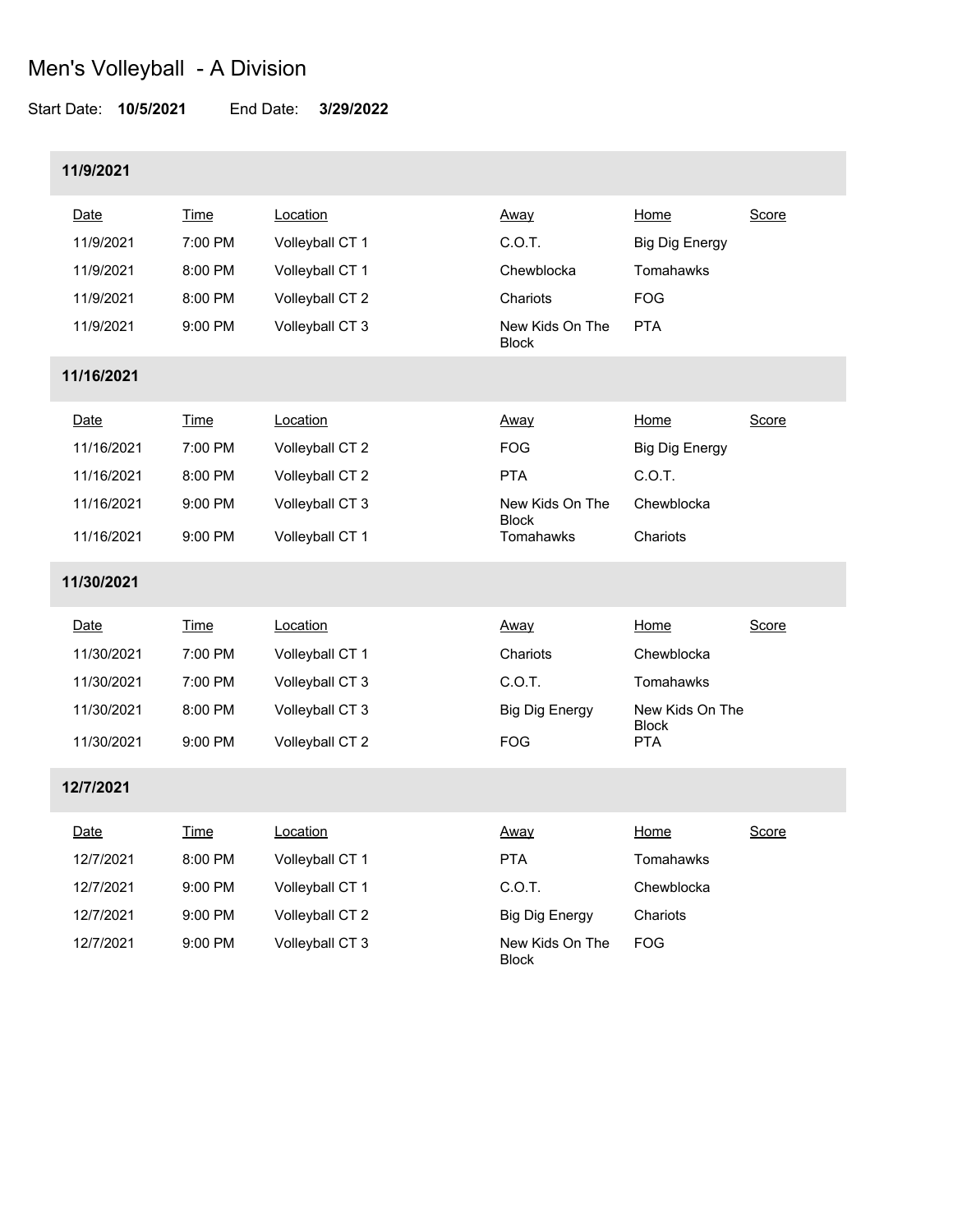#### Start Date: **10/5/2021** End Date: **3/29/2022**

## **12/14/2021**

| Date        | <b>Time</b> | Location        | Away                            | Home                      | Score |
|-------------|-------------|-----------------|---------------------------------|---------------------------|-------|
| 12/14/2021  | 7:00 PM     | Volleyball CT 1 | New Kids On The<br><b>Block</b> | Tomahawks                 |       |
| 12/14/2021  | 8:00 PM     | Volleyball CT 2 | <b>FOG</b>                      | Chewblocka                |       |
| 12/14/2021  | 9:00 PM     | Volleyball CT 2 | Chariots                        | C.O.T.                    |       |
| 12/14/2021  | 9:00 PM     | Volleyball CT 3 | <b>PTA</b>                      | <b>Big Dig Energy</b>     |       |
| 12/21/2021  |             |                 |                                 |                           |       |
| Date        | <b>Time</b> | Location        | Away                            | Home                      | Score |
| 12/21/2021  | 7:00 PM     | Volleyball CT 2 | <b>FOG</b>                      | C.O.T.                    |       |
| 12/21/2021  | 8:00 PM     | Volleyball CT 3 | Tomahawks                       | <b>Big Dig Energy</b>     |       |
| 12/21/2021  | 8:00 PM     | Volleyball CT 1 | New Kids On The                 | Chariots                  |       |
| 12/21/2021  | 9:00 PM     | Volleyball CT 1 | <b>Block</b><br>Chewblocka      | <b>PTA</b>                |       |
| 1/4/2022    |             |                 |                                 |                           |       |
| Date        | Time        | Location        | Away                            | Home                      | Score |
| 1/4/2022    | 7:00 PM     | Volleyball CT 2 | <b>Big Dig Energy</b>           | C.O.T.                    |       |
| 1/4/2022    | 7:00 PM     | Volleyball CT 1 | Tomahawks                       | Chewblocka                |       |
| 1/4/2022    | 8:00 PM     | Volleyball CT 1 | <b>PTA</b>                      | New Kids On The           |       |
| 1/4/2022    | 9:00 PM     | Volleyball CT 3 | <b>FOG</b>                      | <b>Block</b><br>Chariots  |       |
| 1/11/2022   |             |                 |                                 |                           |       |
| <u>Date</u> | Time        | Location        | <u>Away</u>                     | Home                      | Score |
| 1/11/2022   | 7:00 PM     | Volleyball CT 1 | <b>Big Dig Energy</b>           | FOG.                      |       |
| 1/11/2022   | 8:00 PM     | Volleyball CT 3 | Chewblocka                      | New Kids On The           |       |
| 1/11/2022   | 9:00 PM     | Volleyball CT 1 | Chariots                        | <b>Block</b><br>Tomahawks |       |
| 1/11/2022   | 9:00 PM     | Volleyball CT 2 | C.O.T.                          | <b>PTA</b>                |       |
|             |             |                 |                                 |                           |       |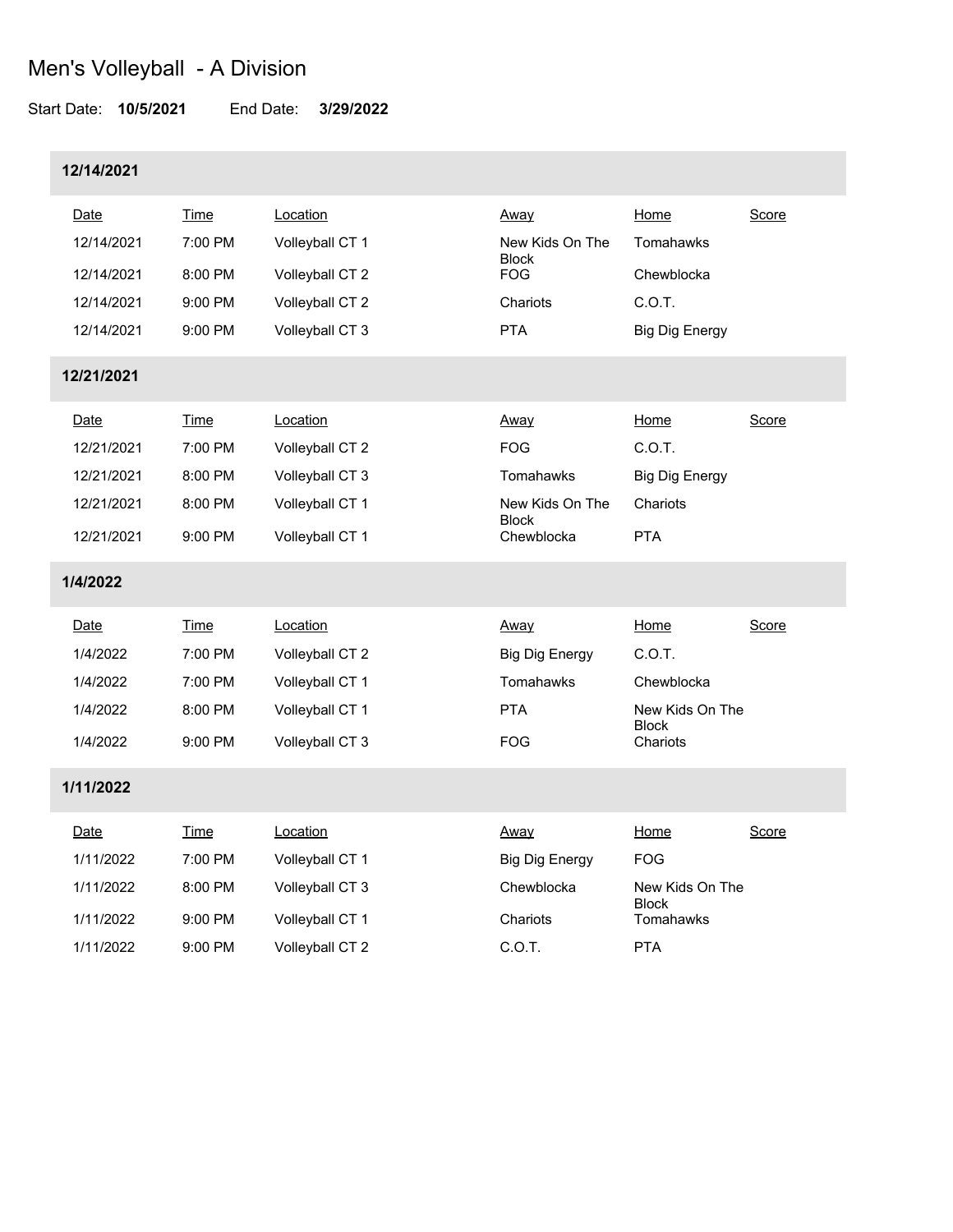#### Start Date: **10/5/2021** End Date: **3/29/2022**

## **1/18/2022**

| Date        | <b>Time</b> | Location        | Away                            | Home                            | Score |
|-------------|-------------|-----------------|---------------------------------|---------------------------------|-------|
| 1/18/2022   | 7:00 PM     | Volleyball CT 1 | Tomahawks                       | <b>FOG</b>                      |       |
| 1/18/2022   | 8:00 PM     | Volleyball CT 2 | New Kids On The<br><b>Block</b> | C.O.T.                          |       |
| 1/18/2022   | 9:00 PM     | Volleyball CT 3 | Chariots                        | <b>PTA</b>                      |       |
| 1/18/2022   | $9:00$ PM   | Volleyball CT 2 | Chewblocka                      | <b>Big Dig Energy</b>           |       |
| 1/25/2022   |             |                 |                                 |                                 |       |
| Date        | <b>Time</b> | Location        | Away                            | Home                            | Score |
| 1/25/2022   | 7:00 PM     | Volleyball CT 2 | New Kids On The                 | <b>Big Dig Energy</b>           |       |
| 1/25/2022   | 8:00 PM     | Volleyball CT 1 | <b>Block</b><br>Chewblocka      | Chariots                        |       |
| 1/25/2022   | 8:00 PM     | Volleyball CT 3 | Tomahawks                       | C.O.T.                          |       |
| 1/25/2022   | 9:00 PM     | Volleyball CT 1 | <b>PTA</b>                      | <b>FOG</b>                      |       |
| 2/1/2022    |             |                 |                                 |                                 |       |
| Date        | <b>Time</b> | Location        | Away                            | Home                            | Score |
| 2/1/2022    | 7:00 PM     | Volleyball CT 1 | Chewblocka                      | C.O.T.                          |       |
| 2/1/2022    | 8:00 PM     | Volleyball CT 2 | <b>FOG</b>                      | New Kids On The<br><b>Block</b> |       |
| 2/1/2022    | 9:00 PM     | Volleyball CT 3 | Tomahawks                       | <b>PTA</b>                      |       |
| 2/1/2022    | 9:00 PM     | Volleyball CT 1 | Chariots                        | <b>Big Dig Energy</b>           |       |
| 2/8/2022    |             |                 |                                 |                                 |       |
| <u>Date</u> | Time        | Location        | Away                            | Home                            | Score |
| 2/8/2022    | 8:00 PM     | Volleyball CT 1 | Tomahawks                       | New Kids On The                 |       |
| 2/8/2022    | 8:00 PM     | Volleyball CT 3 | Chewblocka                      | <b>Block</b><br><b>FOG</b>      |       |
| 2/8/2022    | 9:00 PM     | Volleyball CT 1 | C.O.T.                          | Chariots                        |       |
| 2/8/2022    | 9:00 PM     | Volleyball CT 2 | <b>Big Dig Energy</b>           | <b>PTA</b>                      |       |
|             |             |                 |                                 |                                 |       |